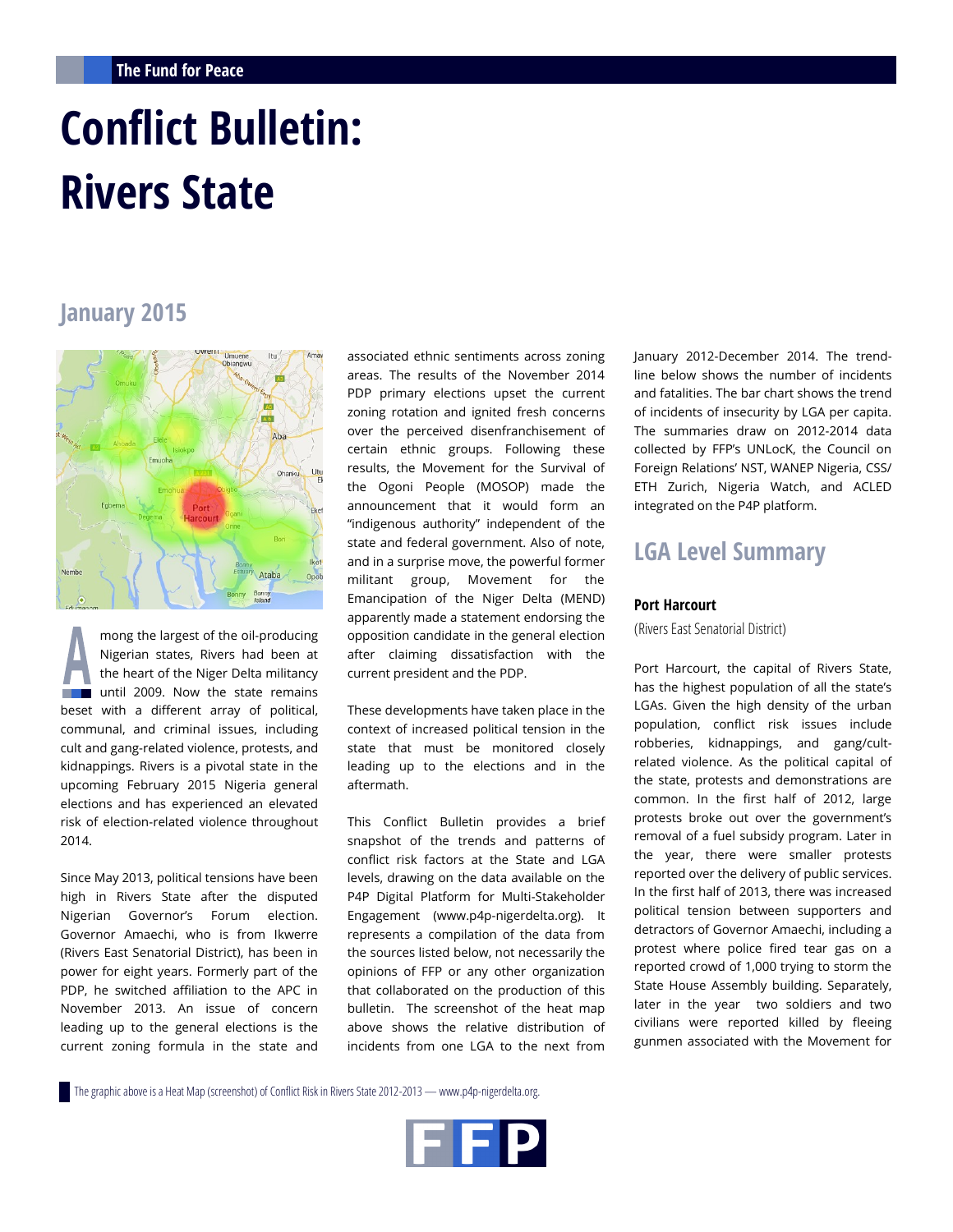

**Reported Insecurity Per Capita in Rivers State (by LGA)**



the Emancipation of the Niger Delta (MEND) while cult violence flared in December, resulting in the deaths of at least two police officers and several civilians during a bus robbery. Political tensions continued into 2014 with protests for and against the candidacy of Justice Daisy Okocha as Rivers State's administrative Chief Judge. As of this writing, Governor Amaechi has not appointed her, despite the National Judicial Council's recommendation that he do so. In May 2014, a man was reportedly kidnapped and killed by his four abductors after collecting a ransom from his family. In August, business and commercial activities were halted following clashes between APC and PDP supporters ahead of the planned visit of Governor Amaechi to Obio/Akpor LGA. In late November, it was reported that nearly a thousand Ogoni youth protested the APC's decision to nominate a candidate for governor who was not their preferred choice, while earlier in the month, arsons set fire to the PDP headquarters, although no one was formally charged in the aftermath.

#### **Ikwerre**

(Rivers East Senatorial District)

As in other LGAs, predominant issues included gang violence, criminality, police corruption, and land competition. In 2013, there were reports of tension between pastoralists and farmers and at least one clash between the two cult gangs, Dewell and Degbam. In early 2014, police reportedly arrested 320 people suspected to be affiliated with Boko Haram. In September, nine people were reported killed in a turf battle among members of the Islanders, Dewell and Degbam cult groups. At the end of November, nine people, including PDP and APC supporters, were shot dead by gunmen suspected to be cultists. Reported among the victims was a chieftain of APC.

#### **Khana**

(Rivers South-East Senatorial District)

In Khana LGA, there continued to be communal tensions, particularly around the issue of land. There were also cult clashes and criminality including robbery and kidnapping. Land competition reportedly turned violent in 2012 when two communities in Ogoniland disagreed over whether and how a parcel of land should be developed by the state government as a banana plantation. In 2013, police arrests connected with cult violence predominated in the beginning of the year while a land seizure related to the development of a plantation sparked tensions in late May. In January 2014, political tensions spiked when suspected militants opened fire on a pro-Amaechi rally. Communal tensions between rival cult groups also left four dead during a clash that reportedly lasted a week in May 2014. In August, it was reported that at least three people were killed when two rival cult groups clashed. In October, a student protest turned deadly when a clash between student protesters of a security guards at their university. The clash began after the demonstrations against an alleged assault of a fellow students at the hands of security personnel.

## **Eleme**

## (Rivers South-East Senatorial District)

In March 2012, a solider apparently shot and killed a boy after he reportedly threw a bottle in the direction the soldier's car, resulting in a protest by community youth over the death. In 2013, cult violence was blamed for violence and deaths, most notably in May when two people were reported killed in a clash between two rival groups. Several robberies during the year also resulted in deaths, with a reported three people being killed after an attempted break-in on a residential building. In 2012 and 2014, multiple kidnappings were reported, including that of a priest and a businessman. In November, a communal clash between Okrika and Onne youths over land reportedly led to two deaths.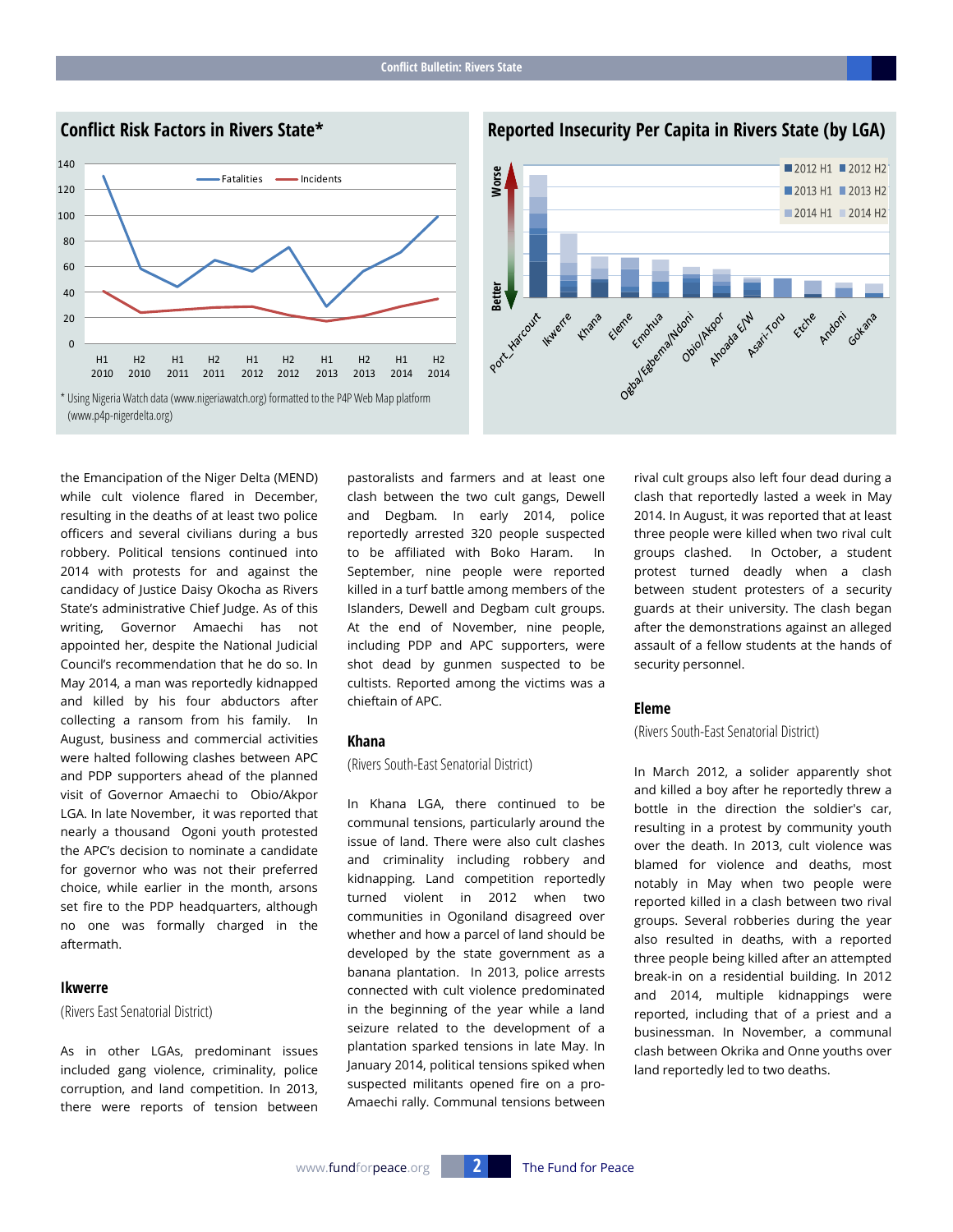# **Emohua**

(Rivers East Senatorial District)

In Emohua, there were numerous cases of abductions and gang violence. A local monarch was reportedly kidnapped for ransom in April 2013 resulted in the deaths of at least two bystanders who were shot by the kidnappers. The clash between Dewell and Degbam cult groups in bordering Ikwerre also reportedly impacted Emohua. Tension between political groups escalated in December, 2013, with a clash between PDP and APC supporters. In March and April 2014, cult violence, including clashes between the Islanders and the Icelanders reportedly killed several people. In November, in a suspected reprisal attack on a local community, two people were reportedly killed by a cult group.

#### **Ogba/Egbema/Ndoni**

(Rivers West Senatorial District)

In Ogba/Egbema/Ndoni the primary issues reported during this period include flooding, criminality, kidnappings, and gang violence. In October 2012, severe floods caused the displacement of entire communities leading to inflation, starvation and serious difficulties with resettlement. In May 2013, unknown gunman reportedly tortured and killed an aid to the former PDP chairman Chief Godspower Ake. In July and October 2014, cult-related violence and attacks purportedly killed at least 30 people.

#### **Obio/Akpor**

(Rivers East Senatorial District)

In Obio/Akpor, reports included criminality, cult violence, domestic violence and child abuse. Additionally, a political protest occurred when the local government chairman, who is considered to be an opponent of Governor Amaechi, was suspended by the Rivers State House of Assembly for the mismanagement of public funds. In response to ensuing violence from protestors demanding his reinstatement, police occupied the Obio/Akpor secretariat.

Four students from UNIPORT University were lynched by a mob on October 5, 2012. The reasons for the lynching are still unclear, but the victims were accused of having stolen electronics. After a YouTube video of the lynching was released, violent protests broke out. Thirteen people were arrested over the killings. Separately, in December, at least five people were killed when members of a cult group purportedly went on a house-to-house rampage, shooting civilians while looking for unspecified individuals.

At a pro-Amaechi rally in January 2014, suspected police officers shot a senator of Rivers South-East constituency with rubber bullets during a speech. Police denied their involvement in the incident. Protests erupted from the senator's supporters immediately following the incident. Temporarily disrupting traffic, community youths staged a protest in February 2014, over claims that an oil company had seized a portion of their farmland. Other 2014 incidents included the shooting deaths of three school children, four policemen, a regional bank manager, and a driver by unknown gunmen and armed robbers.

# **Ahoada East**

(Rivers West Senatorial District)

In Ahoada East, the main pressures on human security stemmed from corruption, criminality, and cult violence. During the first half of 2012, there was an attempted jailbreak that reportedly led to multiple casualties. Other clashes between police and criminals occurred in both 2012 and 2013 and led to several deaths. Additionally, as Nigeria experienced the most damaging rainy season in decades, flooding in the second half of 2012 exacerbated pressure on the state's resources. At least 12 people were reported to have lost their lives, and property and crops were destroyed in the flood. According to media reports, incidents of water-borne diseases and food scarcity also increased during this time. In July 2014, it was reported that three people were shot dead by a gunmen, although the cause of the attack was not indicated.

#### **Asari-Toru**

(Rivers West Senatorial District)

Although relatively calm in 2012, reports of kidnappings and abductions spiked in Asari-Toru in 2013, beginning in August with the kidnapping of four expatriates. Reportedly on their way to work on a governmentowned fish farm, four Thai nationals and two Nigerians were forced into a car and driven away at gunpoint. While the two Nigerians were released immediately, a stand-off between local police and the kidnappers ensued for a week, with the expats eventually released. In September 2013, a clash reportedly broke out at a funeral between two rival groups, known as White Chelsea and Kegema Unity Forum, that left three dead although the reason for the fight was unclear. White Cheslea, identified by local news sources as a cult group, is suspected to have political connections in the LGA. In November 2014, at least two were reported killed in a cultrelated clash over supremacy rights.

#### **Etche**

(Rivers East Senatorial District)

Incidents of insecurity in Etche increased substantially from 2012 to 2014, from one reported incident the first year to eight this past year. In mid-2012, it was reported that nine policemen were arrested for the death of a community pastor while he was in custody. In 2013, a long-standing conflict over the allocation of oil profits from disputed land erupted between two families. In February 2014, it was reported that an APC chairman was assassinated although no further details were given. In May, cultist violence reportedly killed at least ten in a local community in the crossfire of a rivaling cult war. In August, a militia attack in four LGAs, including Etche, reportedly killed several, including a solider and Air Force officer. In October, a fight between two armed youth gangs reportedly led to the deaths of at least three.